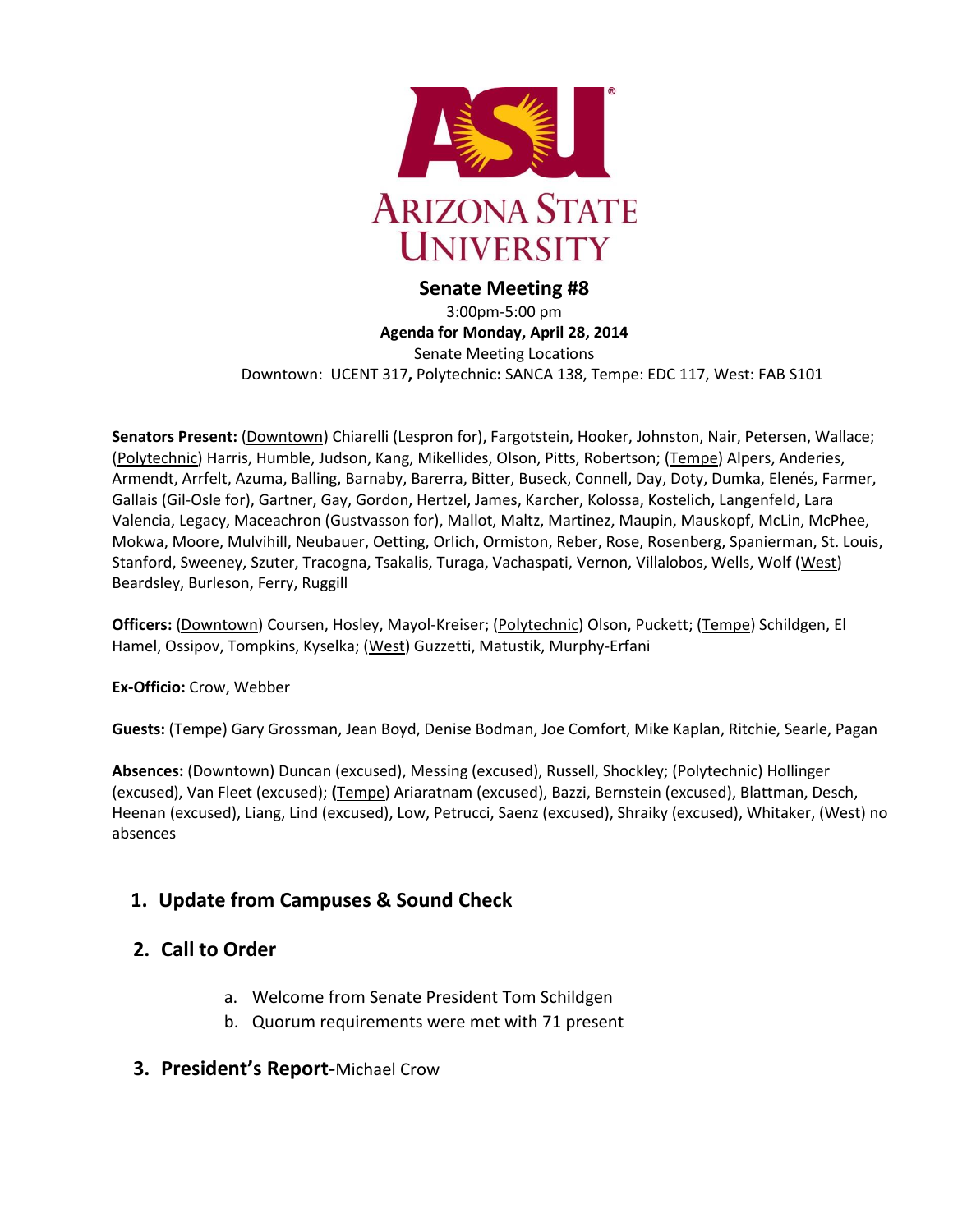President Crow stated that ASU has had its best academic year to date in the areas of student success, graduation, research and nearly all other measureable areas. The Arizona Board of Regents has asked ASU to move away from a mission statement to a charter/vision statement with focus on the areas of inclusion, research and enhancing the success of the community. President Crow described how ASU is at an interesting point politically because there is currently no state funding model for the universities going forward. The previous model of enrollment is no longer used and the state approved performance funding model has not yet been implemented. Performance funding model uses criteria such as additional graduates, credit hours taught and research dollars. President Crow announced that the fall 2014 enrollment projections include the expectation of 10,800 first time full time freshmen and 11,000 community college transfer students. President Crow reviewed an ongoing challenge we have in developing the right culture for what will be nearly 27,000 (including grad students) new students on campus this fall.

## **4. UAC Chair's Report –** Thomas Schildgen

Senate President Tom Schildgen gave the following report on the Senate's 2013-14 accomplishments:

- A review of the bylaws was completed by the Constitution and Bylaws task force. A final senate vote will take place today on bylaw changes. Changes to the Constitution must be voted on by the academic assembly and results will be known shortly.
- A task force was convened to work on institutional ethics and integrity at ASU to create a framework for the topics within the ASU community.
- Domestic violence is a common occurrence on all campuses. An ad hoc committee was formed to create a centralized resource and website that contains all the University policies and resources relevant to domestic violence and intimate partner abuse.
- An ad hoc committee was formed to review and redesign course proposals which led to creation of a system that is responsive and protects the integrity of university courses. There were more than 65 curricular proposals and over 400 new course proposals this year.
- Communication tools were developed, including a Senate dashboard, brochure and promoting faculty excellence on the Senate website. Deans, chairs and directors are better informed about senate service.
- Policy and procedures were developed to provide a mechanism to review Senate business over the winter holiday and summer session.
- Several committees will advance the University, such as development of data archiving policies and procedures, laboratory safety policies and procedures as well as addressing the role of Non-Tenure Track Faculty. The NTTF is now a subcommittee of the personnel committee.
- President Schildgen presented the final resolution for 2013-14, a resolution on faculty commitment to student success. This initiative is intended to increase freshman retention, graduation rates and strengthen alumni relations, areas that align with the Arizona Board of Regents 2020 goals.
- The campus presidents and senate secretary attended the Arizona Board of Regents meetings. One of the major agenda item at the most recent meeting was approval of a \$150 a year student athletic fee which frees up approximately \$10 million in University subsidies for athletics.
- The research and creative activities committee is working on laboratory safety policies and forwarding to the senate a new ACD policy which emphasizes the importance of safety and responsibilities of faculty.
- The UAC will work with the Provost's office to create a university safety committee which would be advisory to the Provost and EH&S.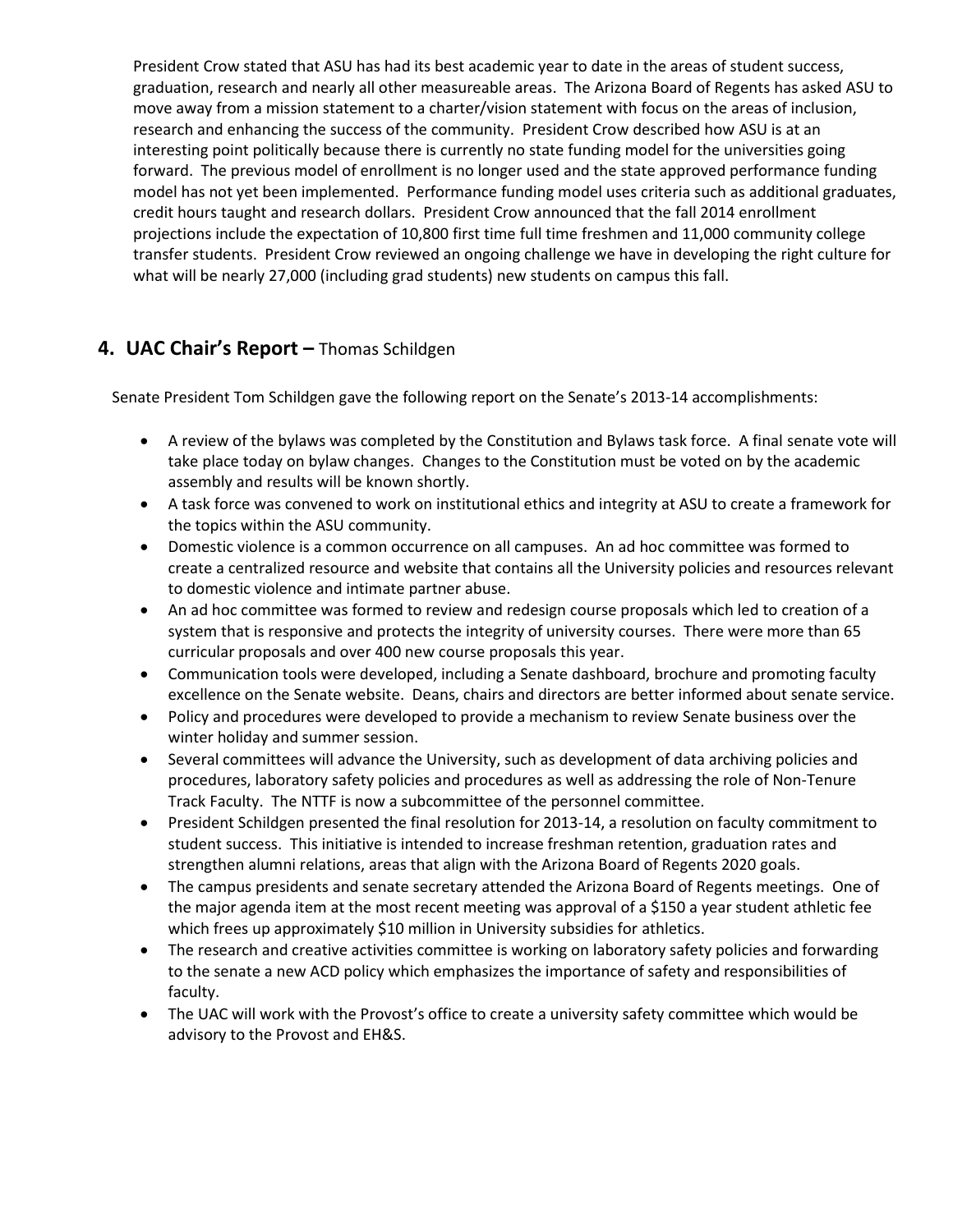## **5. Faculty Athletic Representative Report-**Gary Grossman

Dr. Gary Grossman reported Athletics is a changing environment: last year there were lots of scandals that have involve the most prestigious universities such as pay for play, academic fraud or criminal activity. Student athletes have a new voice that is demonstrated by unionization, health issues and the speed of the media environment. Athletics historically have enriched universities. Public higher education and athletics have grown up together, including at ASU. Academia has benefited from this relationship. Dr. Crow's priorities for the ASU athletic department are: maximum academic achievement, winning within the rules, and graduating on time. The graduation success rate is now more important than ever. In contrast to public perception that athletes are in less challenging majors, data supports that they are in majors comparable to the general student population. Many incorrectly assume that University athletics make money and cost the university. The new student athletic fee may remove the need for university subsidy entirely.

## **6. Old Business**

### **a. New course proposal consent agenda (1st read via e-mail on April 14, 2014)**

Senate **[Motion 2014-66](http://usenate.asu.edu/node/4971)** new course proposals

**Final votes recorded 77 = yes 4 = no 2 = abstain Senate Motion 2014-66 was approved**

### **b. Committee motions (1st read via e-mail on April 16, 2014) (4 Votes)**

Senate **[Motion 2014-60](http://usenate.asu.edu/node/4926)** Amendments to the University Senate bylaws.

**Final votes recorded 71= yes 1 = no 2 = abstain Senate Motion 2014-60 was approved**

Senate **[Motion 2014-67](http://usenate.asu.edu/node/4972)** Formation of a University Safety Committee

**Final votes recorded 75= yes 3 = no 3 = abstain Senate Motion 2014-67 was approved**

Senate **[Motion 2014-68](http://usenate.asu.edu/node/4973)** Establishing Responsibility for Safety-Proposed ACD 307

Senator Comfort presented this as a proposed new ACD policy; it already exists in other areas of the university, but needs to appear in ACD policy specifically. Senator Barnaby indicated that the electrical engineering department expressed their concern, that as written, it puts too much responsibility on the principal investigator and could have a negative impact on research. Senator Comfort responded that there is no shift in responsibility, individual faculty must not be held responsible. Senator Armendt said that there is no mention of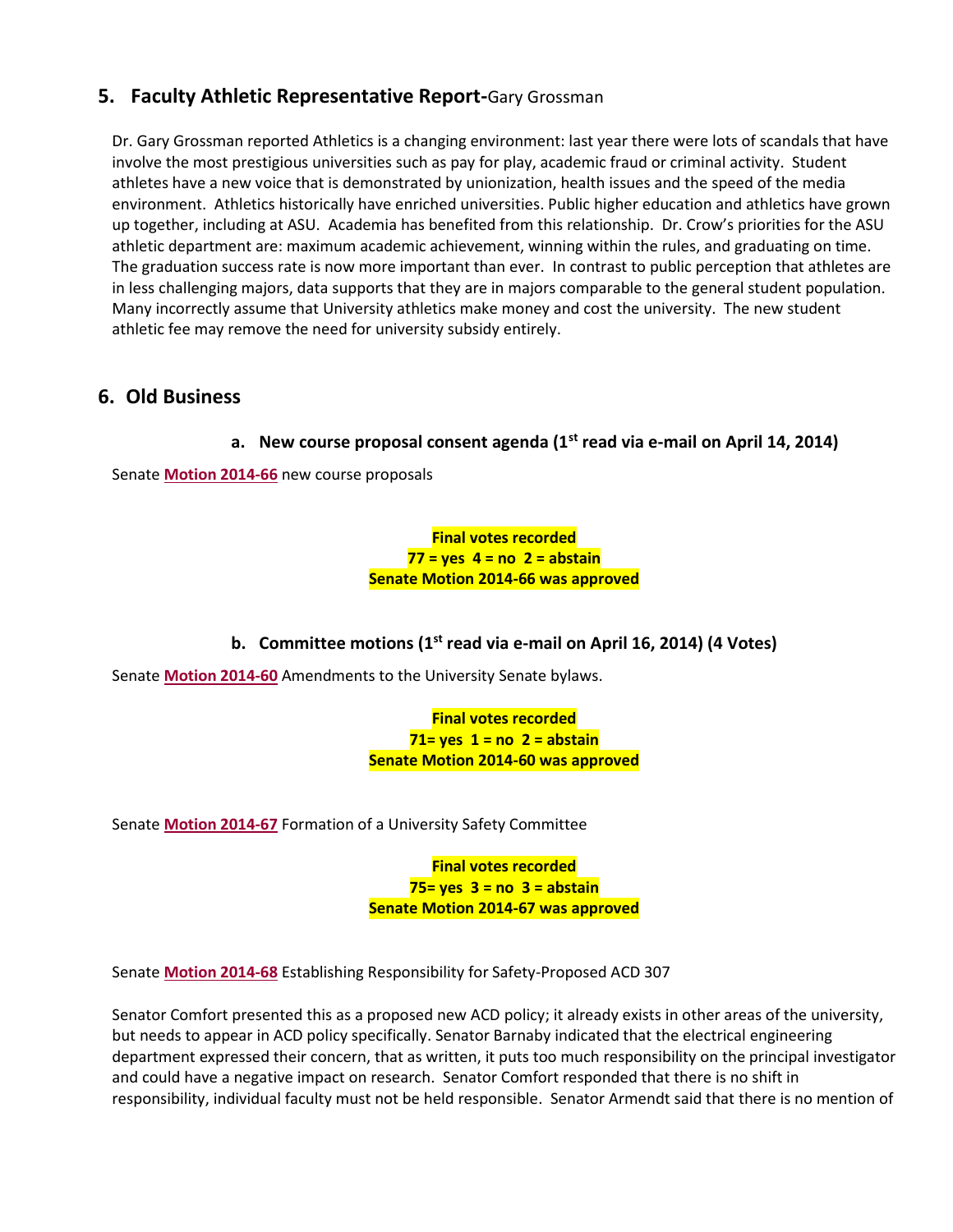the University administration, supervisors or others responsible. Senator Rosenberg moved to table this motion, seconded by Senator Barnaby.

> **Final votes recorded 67 = yes 8 = no 6 = abstain The motion to table Senate Motion 2014-68 was approved.**

Senate **[Motion 2014-69](http://usenate.asu.edu/node/4974)** Resolution-Faculty Commitment to Student Success

**Final votes recorded 59 = yes 12 = no 10 = abstain Senate Motion 2014-69 was approved.**

#### **c. CAPC consent agenda**

- Senate **[Motion 2014-62](http://usenate.asu.edu/node/4927)** Request from the Mary Lou Fulton Teachers College– Educational Leadership and Innovation - for the disestablishment of a graduate degree – MEd in Educational Psychology
- Senate **[Motion 2014-63](http://usenate.asu.edu/node/4928)** Request from the College of Public Programs School of Public Affairs for the establishment of a graduate certificate – Emergency Management
- Senate **[Motion 2014-64](http://usenate.asu.edu/node/4929)** Request from the Mary Lou Fulton Teachers College Educational Leadership and Innovation– for the name change of a graduate degree From: MA in Social and Philosophical Foundations – To: MA in Educational Policy
- Senate **[Motion 2014-65](http://usenate.asu.edu/node/4939)** Request from the College of Public Programs School of Public Affairs/and School of Criminology and Criminal Justice – for the establishment of a graduate degree – Master of Public Safety Leadership and Administration

**Final votes recorded 69 = yes 1 = no 2 = abstain Senate Motions 2014-62, 63, 64, 65 were approved.**

### **7. New Business**

### **a. CAPC Motions**

- Senate **[Motion 2014-70](http://usenate.asu.edu/node/4977)** Request from the College of Liberal Arts and Sciences School of Historical, Philosophical and Religious Studies – for the establishment of a graduate degree– Master of Arts (MA) in American Studies
- Senate **[Motion 2014-71](http://usenate.asu.edu/node/4978)** Request from the College of Liberal Arts and Sciences School of Life Sciences for the establishment of a graduate certificate – Biomimicry

Senate **[Motion 2014-72](http://usenate.asu.edu/node/4979)** Request from the College of Public Programs – School of Social Work– for the establishment of a graduate certificate – Criminal Sentencing and Sentencing Advocacy